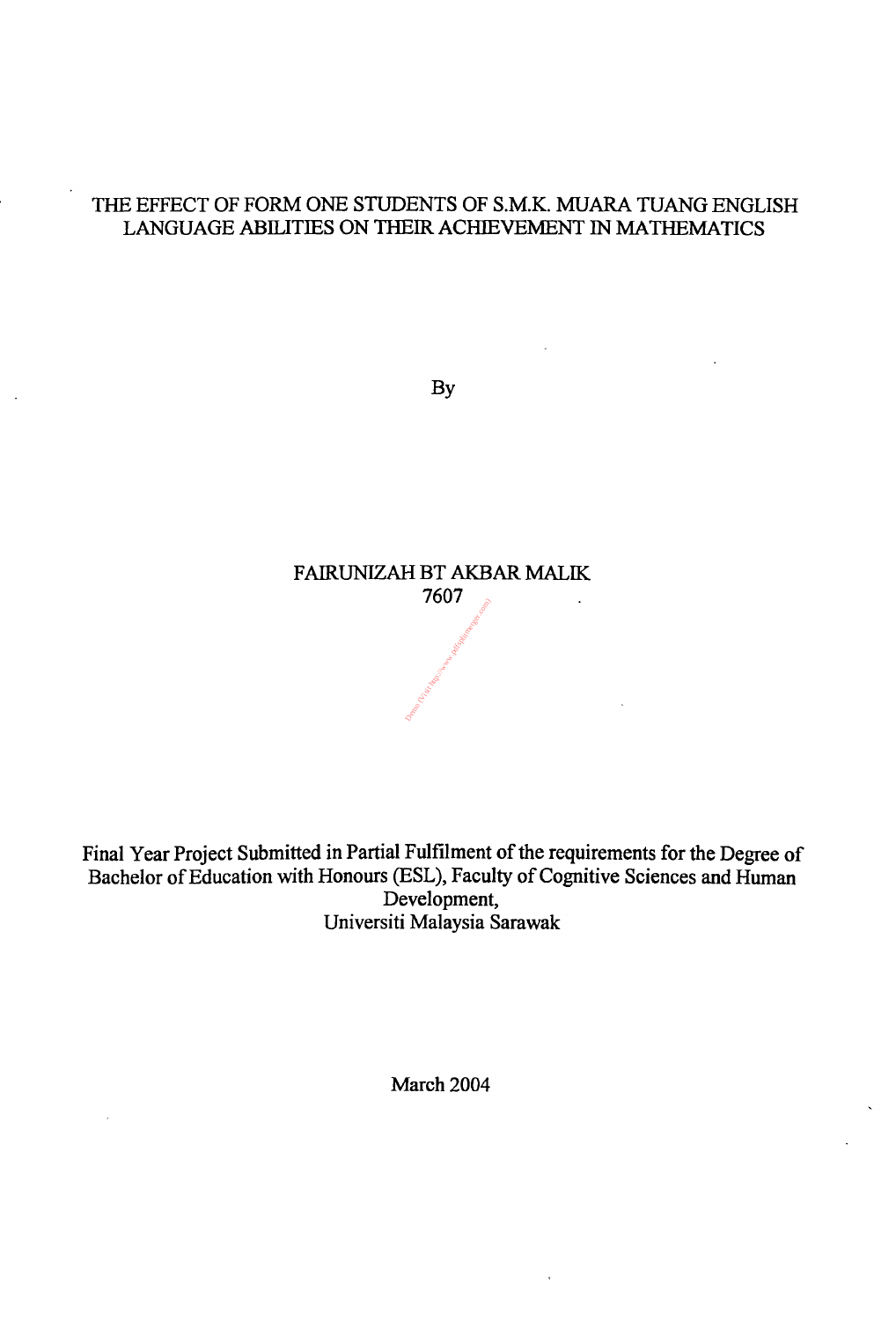#### Abstract

#### The Effect of Form One Students of S.M.K.Muara Tuang English Language

#### Abilities on Their Achievement in Mathematics

#### Fairunizah bt Akbar Malik

This research aims to investigate the relationship between Form One students' English language abilities on their achievement in Mathematics. It also aims to investigate the students' and teachers' opinions on the effect of students' English language abilities on their achievement in Mathematics.

The findings revealed that there was a positive correlation between students' English language ability and their achievement in Mathematics. Students with high English language proficiency obtained excellent achievement in Mathematics, students with intermediate English language proficiency obtained fair achievement in Mathematics and students with low English language proficiency obtained weak or very weak achievement in Mathematics. Furthermore, the students and teachers perceived that there was an effect of students' English language abilities on their achievement in Mathematics. Ed.<br>
Was a posit<br>
vement in l<br>
xcellent ac

The respondents involved in the research were fifty-six Form One students and three Form One Mathematics teachers of Sekolah Menengah Kebangsaan Muara Tuang, Kota Samarahan, Sarawak.

Achievement tests, questionnaires and semi-structured interviews were used to obtain data from the respondents involved.

i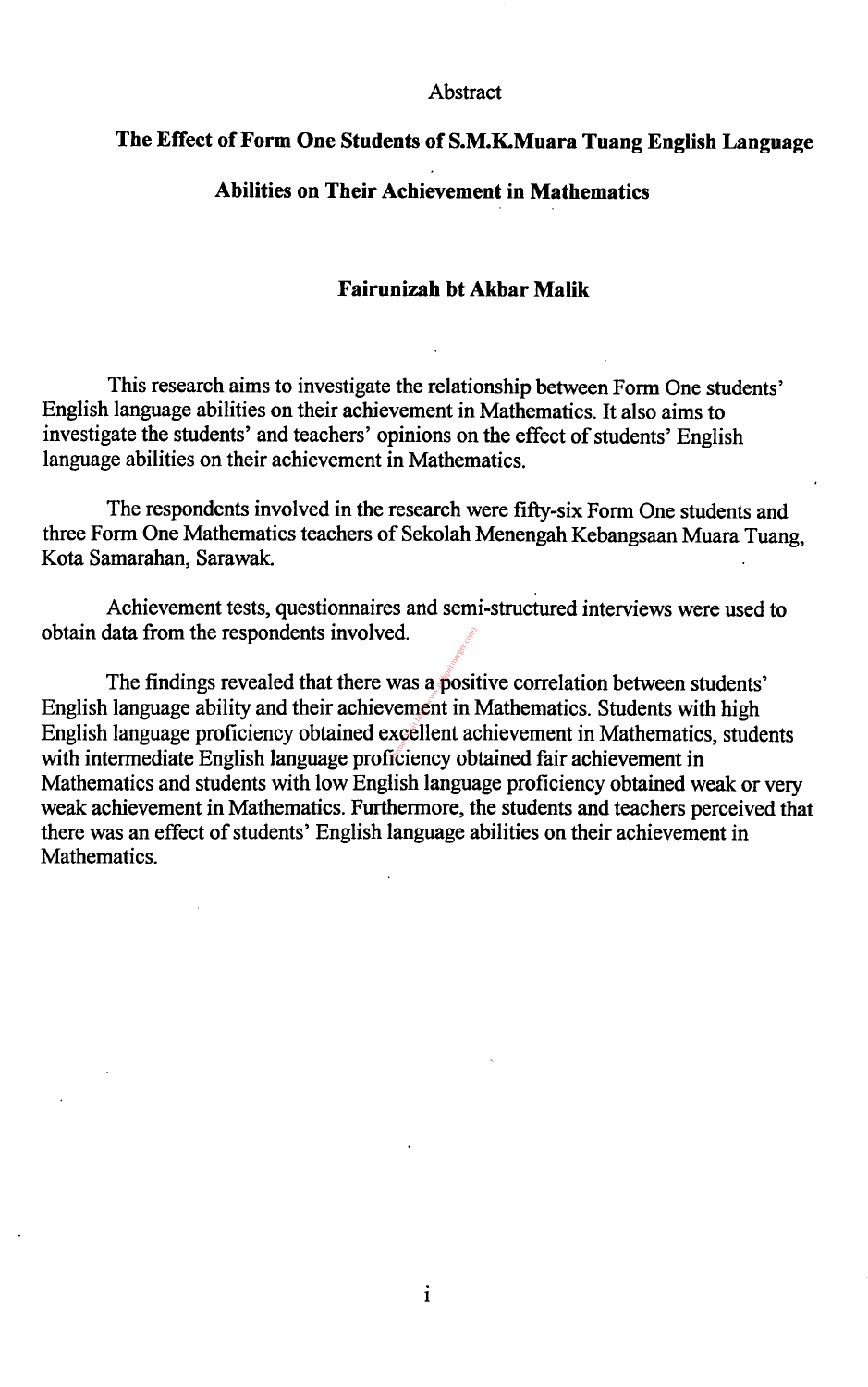#### Abstrak

#### Kesan Kemahiran Bahasa Inggeris Pelajar-Pelajar Tingkatan Satu S. M. K.

#### Muara Tuang ke atas Pencapaian Matematik Mereka

#### Fairunizah bt Akbar Malik

Kajian ini bertujuan untuk menyiasat perkaitan di antara kemahiran bahasa

Inggeris pelajar-pelajar Tingkatan Satu ke atas pencapaian mereka di dalam matapelajaran Matematik. Penyelidikan ini juga bertujuan untuk mengetahui pendapat pelajar-pelajar dan guru-guru mengenai kesan kemahahiran bahasa Inggeris pelajarpelajar ke atas pencapaian Matematik mereka.

Dapatan kajian telah menunjukkan bahawa terdapat korrelasi positif di antara kemahiran bahasa Inggeris pelajar-pelajar ke atas pencapaian Matematik mereka. Pelajarpelajar yang mempunyai kemahiran bahasa Inggeris yang tinggi memperolehi pencapaian yang cemerlang di dalam Matematik, pelajar-pelajar yang mempunyai kemahiran bahasa Inggeris yang sederhana memperolehi pencapaian yang memuaskan di dalam Matematik dan pelajar-pelajar yang mempunyai kemahiran bahasa Inggeris yang lemah meperolehi pencapaian yang lemah atau sangat lemah di dalam Matematik. Selain dari itu, pelajarpelajar dan guru-guru berpendapat bahawa kemahiam bahasa Inggeris pelajar-pelajar mempunyai kesan terhadap pencapaian Matematik mereka. Demonders (Visit 1983)<br>Demonders (Visit 1984)<br>Demonders and payments<br>of the space of the space of the space of the space of the space of the space of the space of the space of the<br>payment of the space of the space of the s

Responden-responden yang terlibat di dalam kajian ini ialah lima puluh enam pelajar Tingkatan Satu dan tiga orang guru Matematik Tingkatan Satu dari Sekolah Menengah Kebangsaan Muara Tuang, Kota Samarahan, Sarawak.

Tigajenis pengkaedahan telah digunakan untuk memperolehi data ke atas responden iaitu ujian pencapaian, borang soal-selidik danjuga temuduga.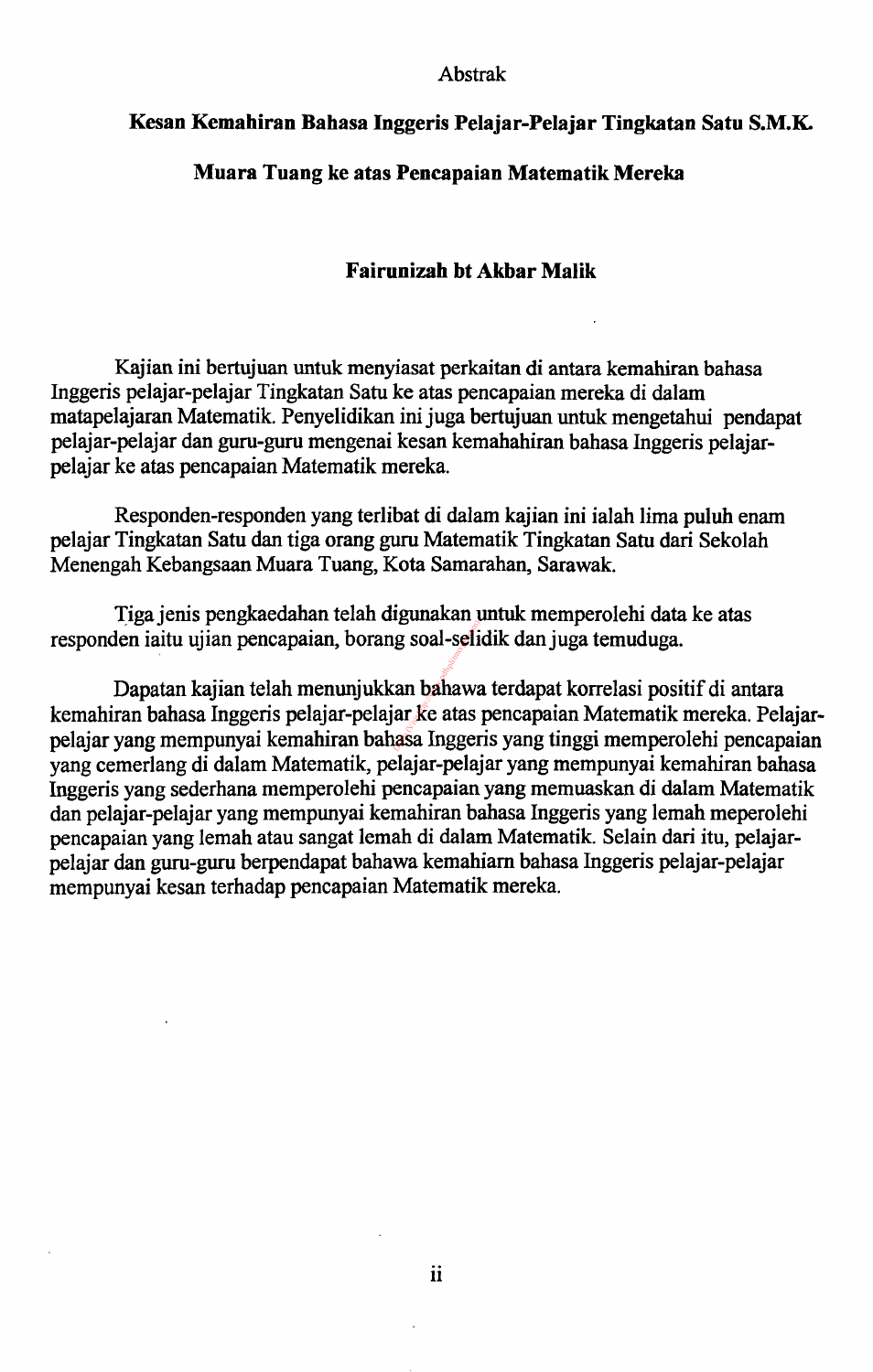#### ACKNOWLEDGEMENTS

First of all, I am thankful to Allah s.w.t for given me the strength and health in completing this final year project.

I would also like to express my thanks to my supervisor, Ms Mahanita Mahadhir for

without her guidance, this final year project would not have been possible.

I am also very grateful to all those involved in this final year project especially the volyed in ekolah Me

I would like to express my appreciation to my family for their prayers, support, love and encouragement throughout my studies in the PKPG-ESL in Unimas and in the completion of this final year project.

principal, teachers and the students of Sekolah Menengah Kebangsaan Muara Tuang for

their cooperation in the completion of this final year project.

My special thanks to all my fellow classmates of PKPG-ESL, especially Misnah, Noor

Asmara, Rowena, Noraini, Ellena, Melody and others for their moral support and friendship.

iii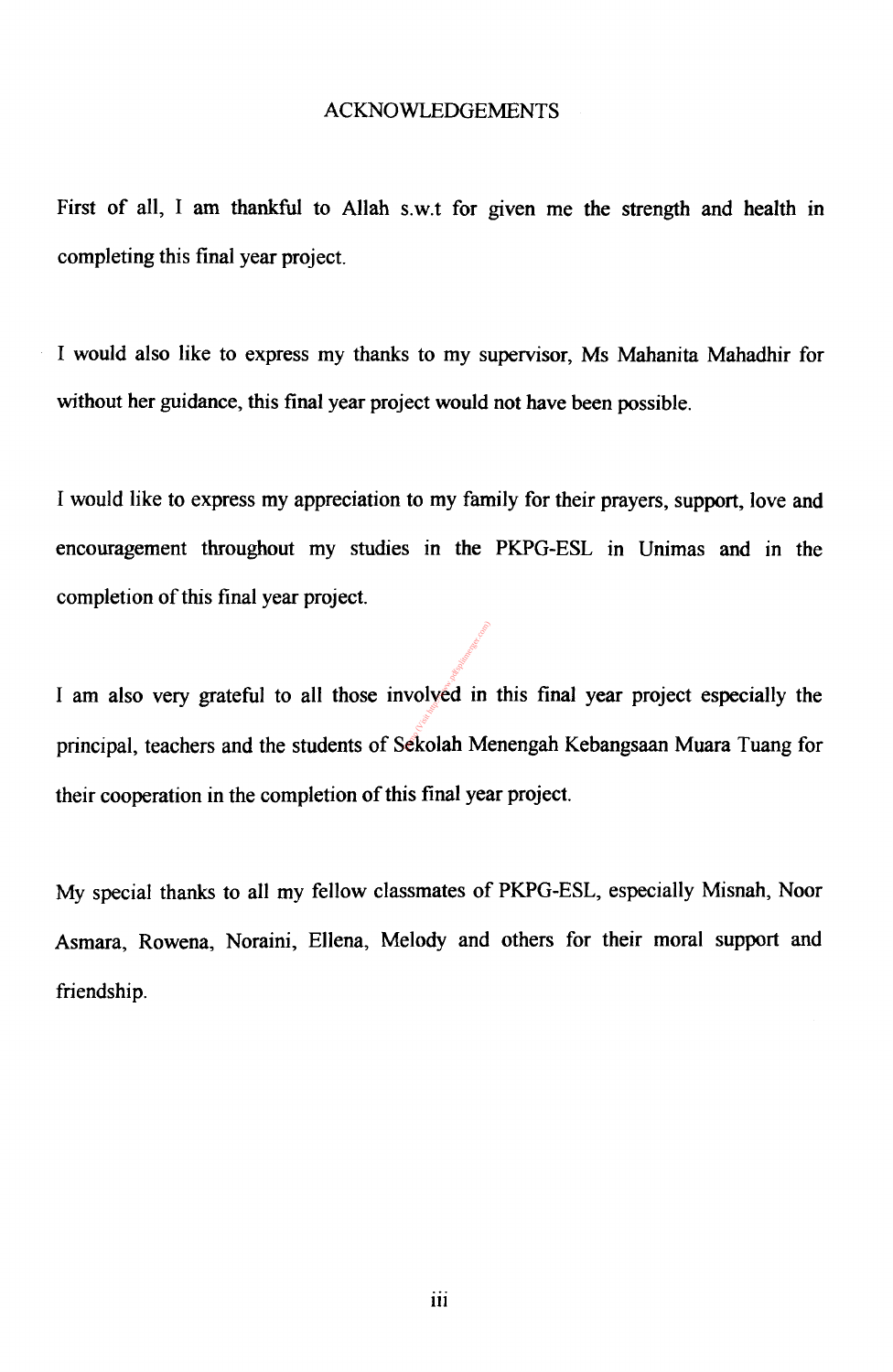#### TABLE OF CONTENTS



ABSTRAK

#### ACKNOWLEDGEMENTS

#### TABLE OF CONTENTS

viii

#### LIST OF TABLES

#### LIST OF ABBREVIATIONS

#### LIST OF APPENDICES

Page

i

 $\bullet$ 

ii

111

ix

X

1.1 Background to the Study  $\delta$  1

1.1.1 Bilingual Education and its Development in Malaysia 3 1.2 Statement of Problem 5 1.3 Research Objectives 7 1.4 Research Hypothesis 7 1.5 Research Questions 7 1.6 Significance of the Research 8 1.7 Limitations of the Research 8

#### 1.8 Definition of Terms 8



#### 1.0 INTRODUCTION

Demo (Visit Maria Harbor)

iv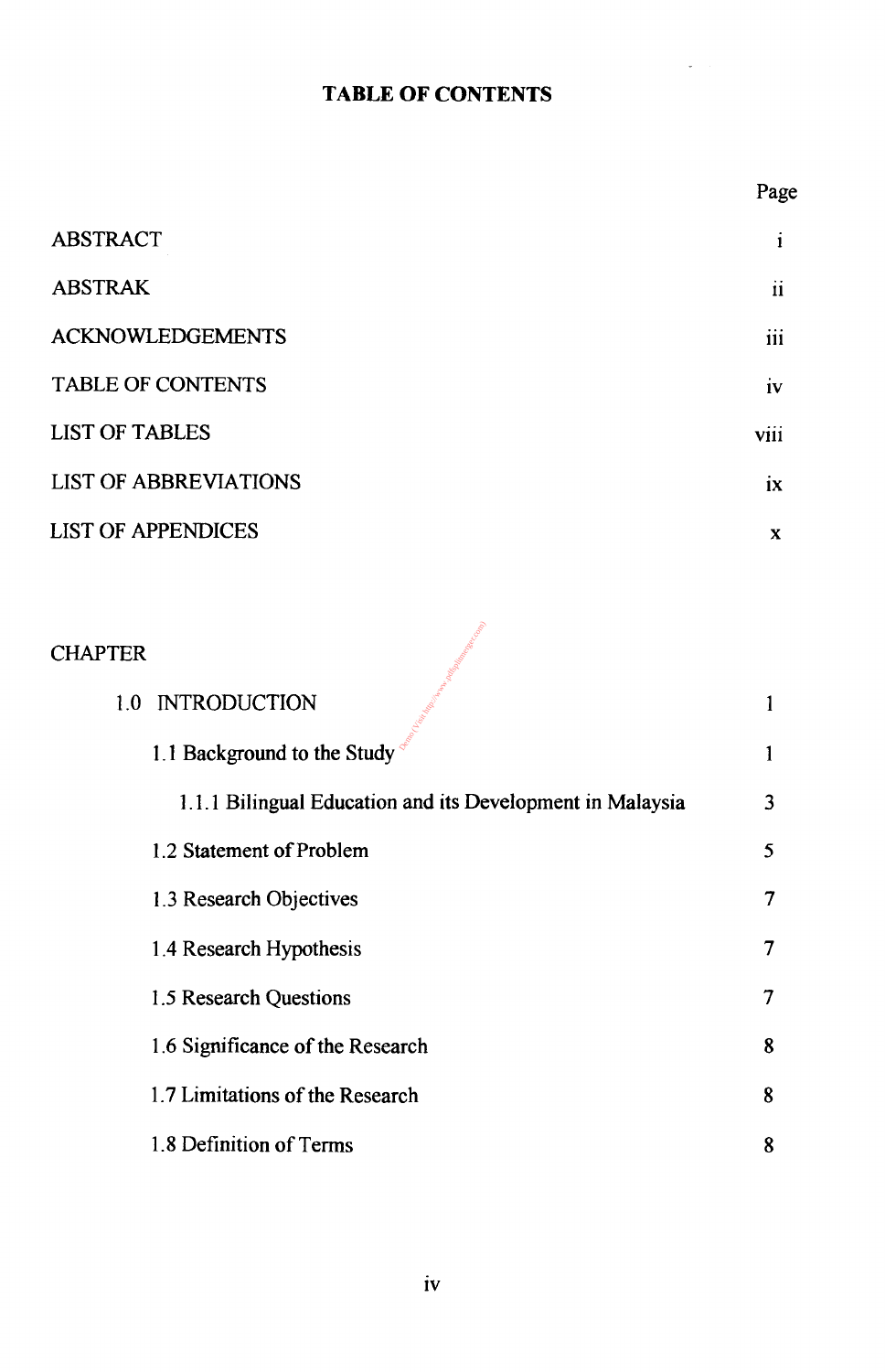## 2.0 REVIEW OF LITERATURE 10 2.1 Introduction 10 2.2 Theory of Bilingual Education 10 2.2.1 Bilingual Policy to Education: Case Studies 12 2.3 The Effect of Language Proficiency in Learning Mathematics 13

2.4 Research Overview 15

## 3.0 RESEARCH METHODOLOGY 17 3.1 Introduction 17 3.2 Sampling 17 3.2.1 Diagram on Sampling, Instruments and Data Analyses 19 3.3 Research Instruments 20 3.3.1 Achievement tests 20 3.3.1.1 Specification on Achievement test 21 Depo (Lisik Aktori) War

| 3.3.2 Questionnaires              | 22 |
|-----------------------------------|----|
| 3.3.3 Semi-Structured Interviews  | 23 |
| 3.3.4 Pilot test                  | 24 |
| 3.4 Procedure for Data Collection | 24 |
| 3.4.1 Research Approval Procedure | 25 |
| 3.4.2 Procedure to Analyze Data   | 25 |
| 3.4.2.1 Achievement tests         | 25 |
|                                   |    |



#### 3.4.2.3 Semi-Structured Interviews 26

V

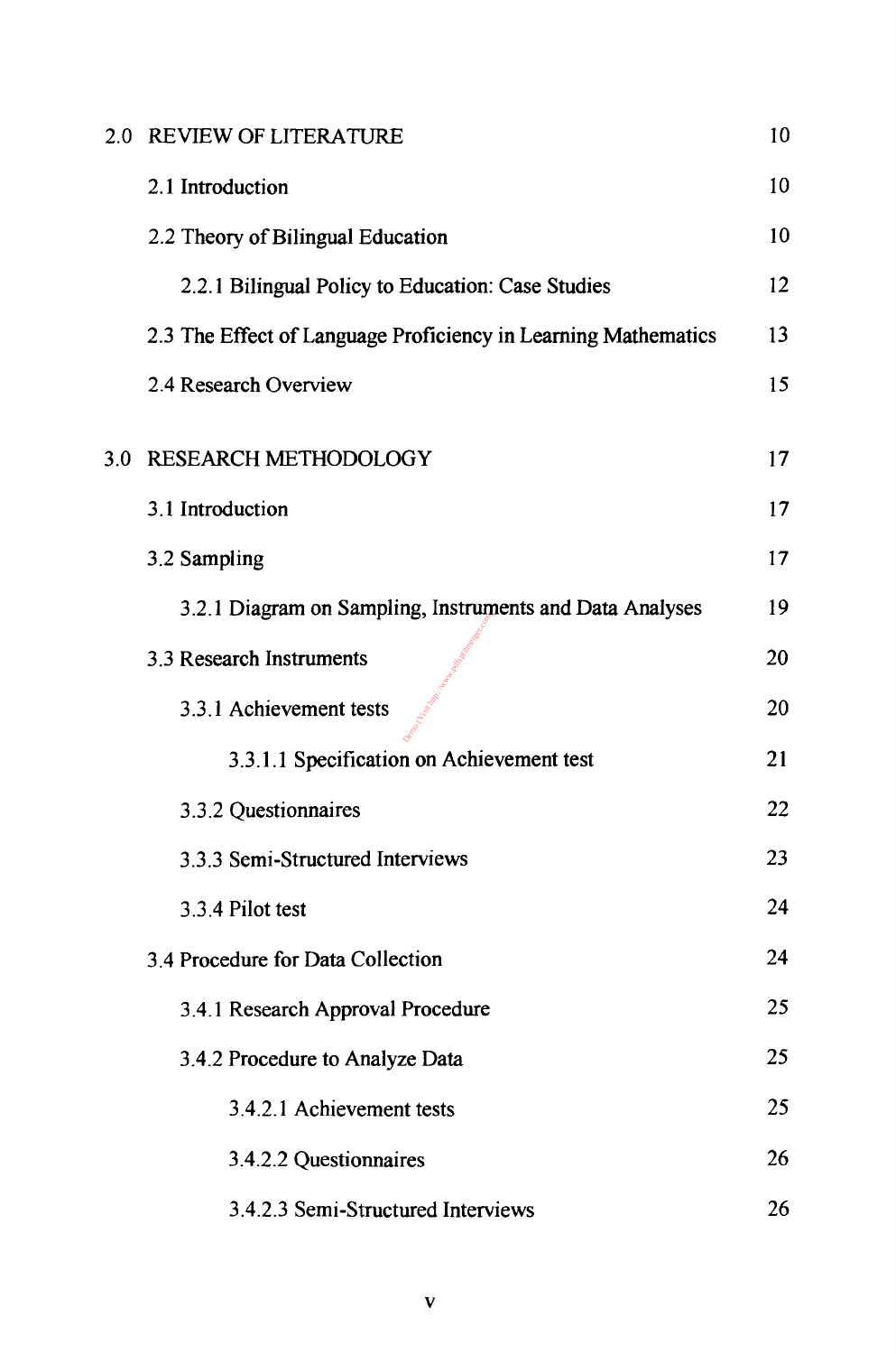#### 4.0 FINDINGS AND DISCUSSIONS 27

4.1 Introduction 27

4.2 Is There a Relationship Between the Students' English 28 Language Abilities And Their Achievement in Mathematics?

4.3 Do the Students Perceive That Their English Language 30 Abilities Have an Effect on Their Achievement in Mathematics?

4.3.1 Students' Opinions on Their Coping Ability in Learning 30 Mathematics

4.3.2 Students' Opinions on Their Understanding of Problem 32 Solving Questions and Mathematical Concepts

4.4.1 Teachers' Opinions on the Students' coping Ability in 37 Learning Mathematics

#### 4.4.2 Teachers' Opinions on Students Progress in Their 38 Achievement in Mathematics

4.3.3 Students' Opinions on Their Language Preference in 34 Learning Mathematics

4.4 Do the Teachers of Mathematics perceive That Students' English  $\frac{37}{2}$ Language Abilities Have an Effect on Their Achievement in Mathematics? natics perc<br>
n Effect on<br>
n the Stud

4.4.4 Teacher's Opinions on the Effect of Students' English 40 Proficiency in Learning Mathematics

4.5 Conclusion 41

5.0 SUMMARY, CONCLUSION, SUGGESTIONS AND 42

4.4.3 Teachers' Opinions on Students' Understanding of 39 the Mathematical Concepts and Problem Solving Questions

#### RECOMMENDATION

#### 5.1 Introduction 42



V1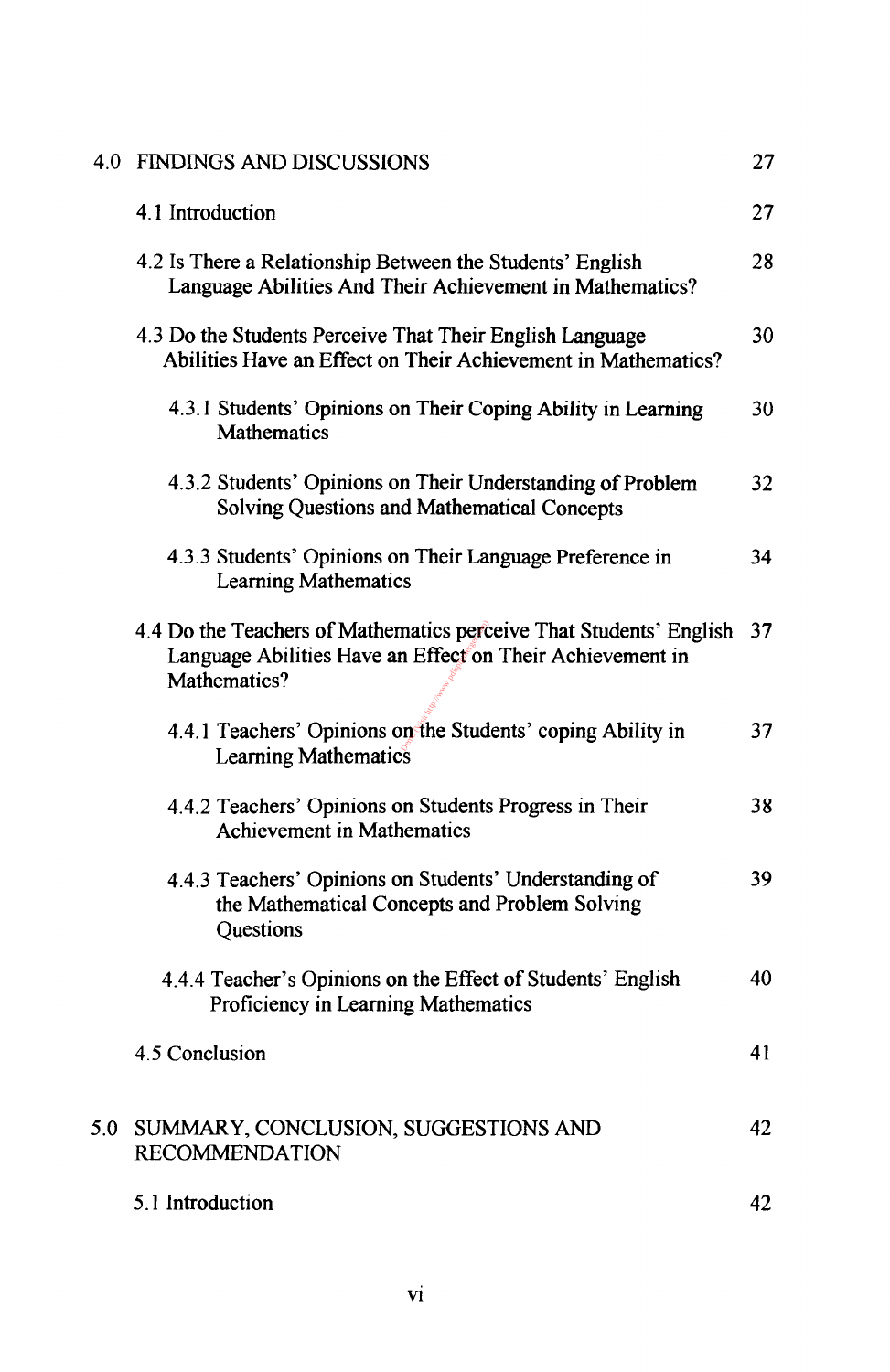#### 5.2 Summary 5.3 Conclusions on the Findings 5.4 Suggestions 5.4.1 Suggestions to Teachers 5.4.2 Suggestions for Students 42 43 45 45 46

5.4.3 Suggestions to Education Departments 46



#### APPENDICES

Demo (Visit Hatch) Hatch Hatch Hatch Hatch Hatch Hatch Hatch Hatch Com

54

vii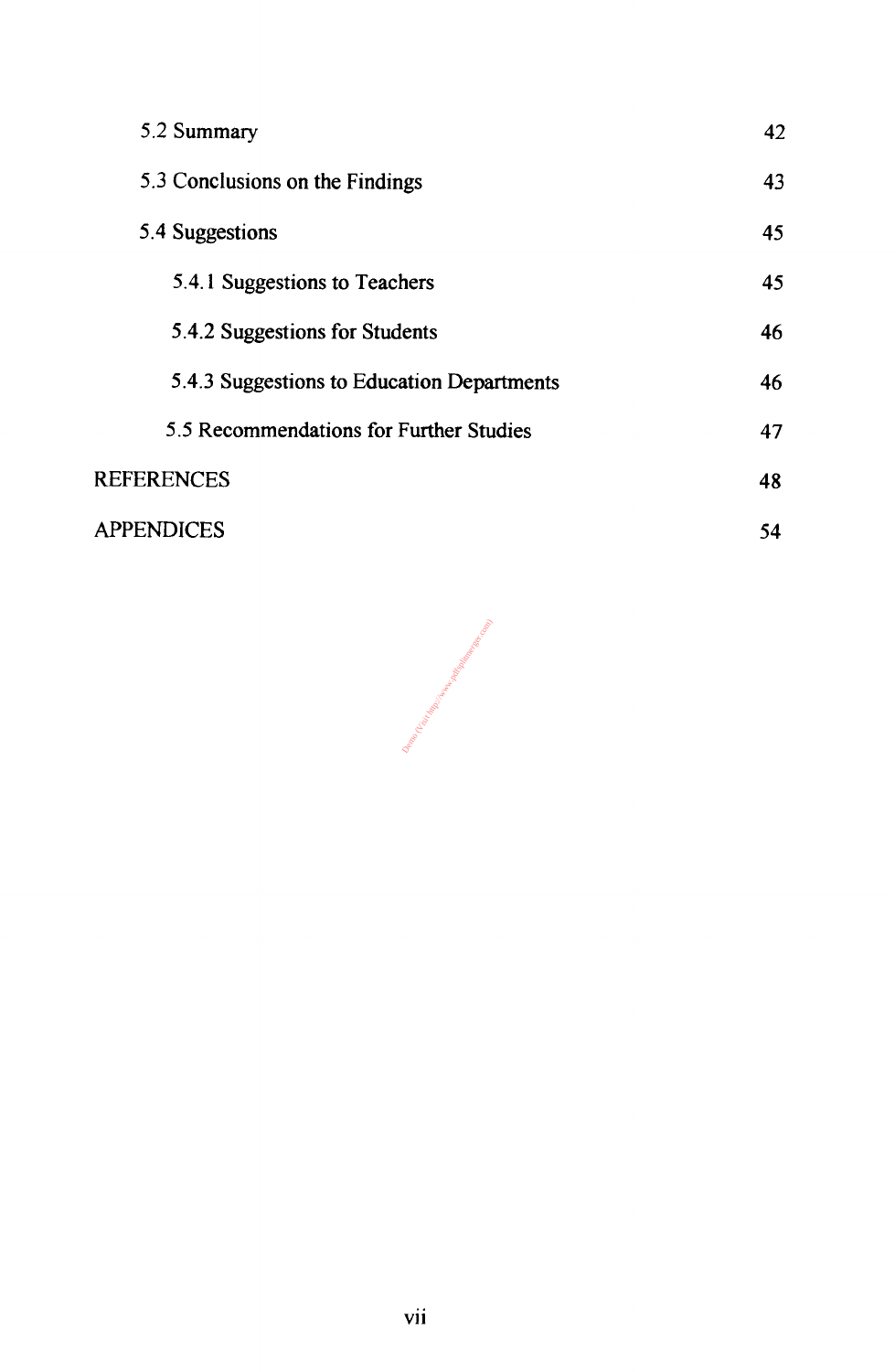#### LIST OF TABLES

#### Table Page

- I The selected students according to the three categories of 21 English Language proficiency
- II The value of Coefficient Correlation between Form One students' 28

- III Analysis of students' English proficiency in coping with the learning 30 Of Mathematics
- IV Analysis of students' understanding of problem solving questions and 32 Mathematical concepts in learning Mathematics
- V Analysis of students' language preference in learning Mathematics 34
- VI Overall students' opinions on whether their English language abilities 36<br>If the Contract in the insertion on the State mention. Have an effect on their achievement in Mathematics ether their<br>nent in Ma

English Language abilities with their achievement in Mathematics

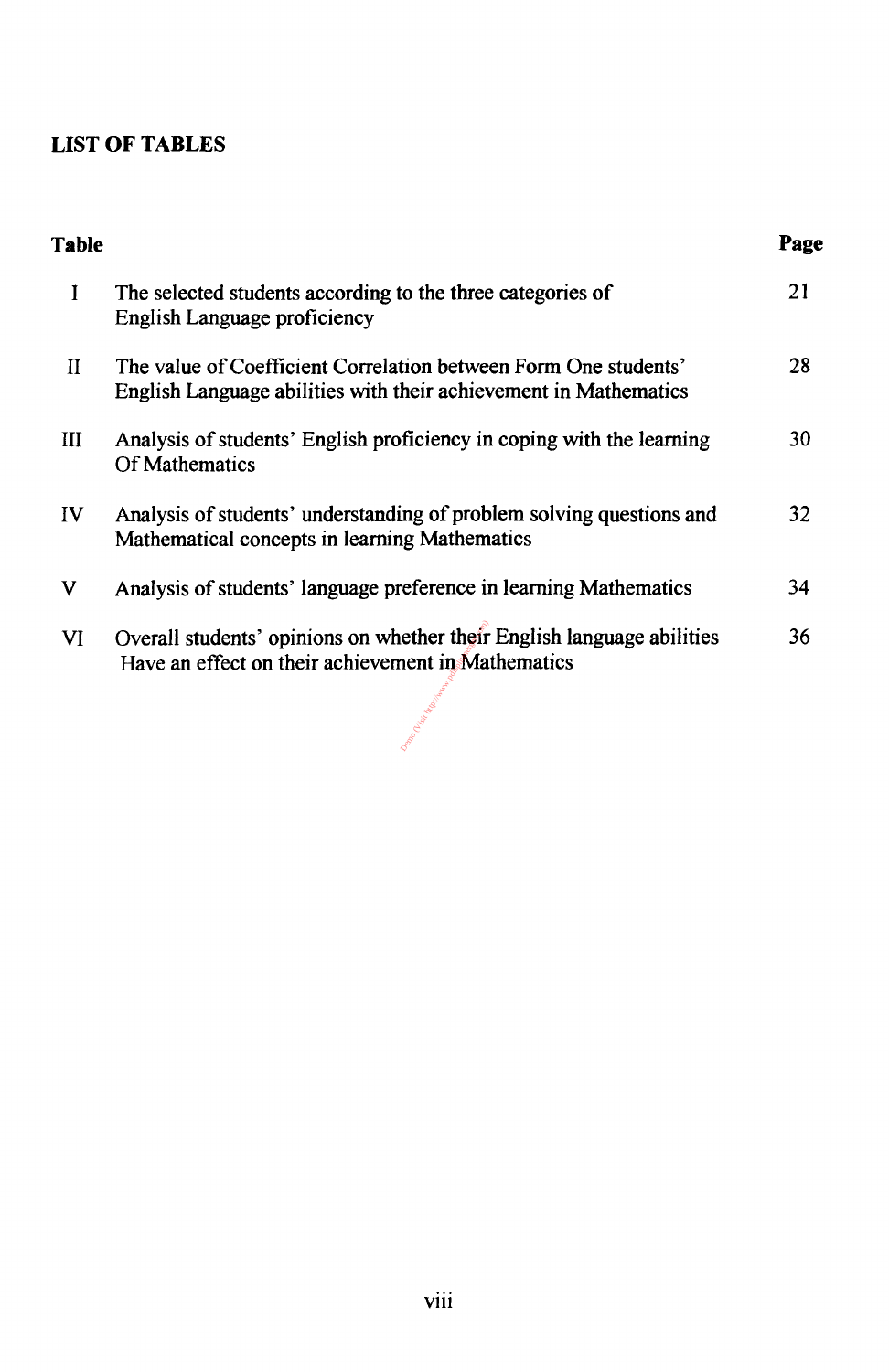#### LIST OF ABBREVIATIONS

#### CALP EPRD LEP Cognitive Academic Language Proficiency Educational Planning and Research Division Limited English Proficiency

| <b>NEAT</b> | <b>National Elementary Achievement Test</b> |
|-------------|---------------------------------------------|
| <b>NSAT</b> | <b>National Secondary Achievement Test</b>  |
| <b>SMK</b>  | Sekolah Menengah Kebangsaan                 |
| <b>UPSR</b> | Ujian Pencapaian Sekolah Rendah             |

Democratics (Visit Harton Harton)

ix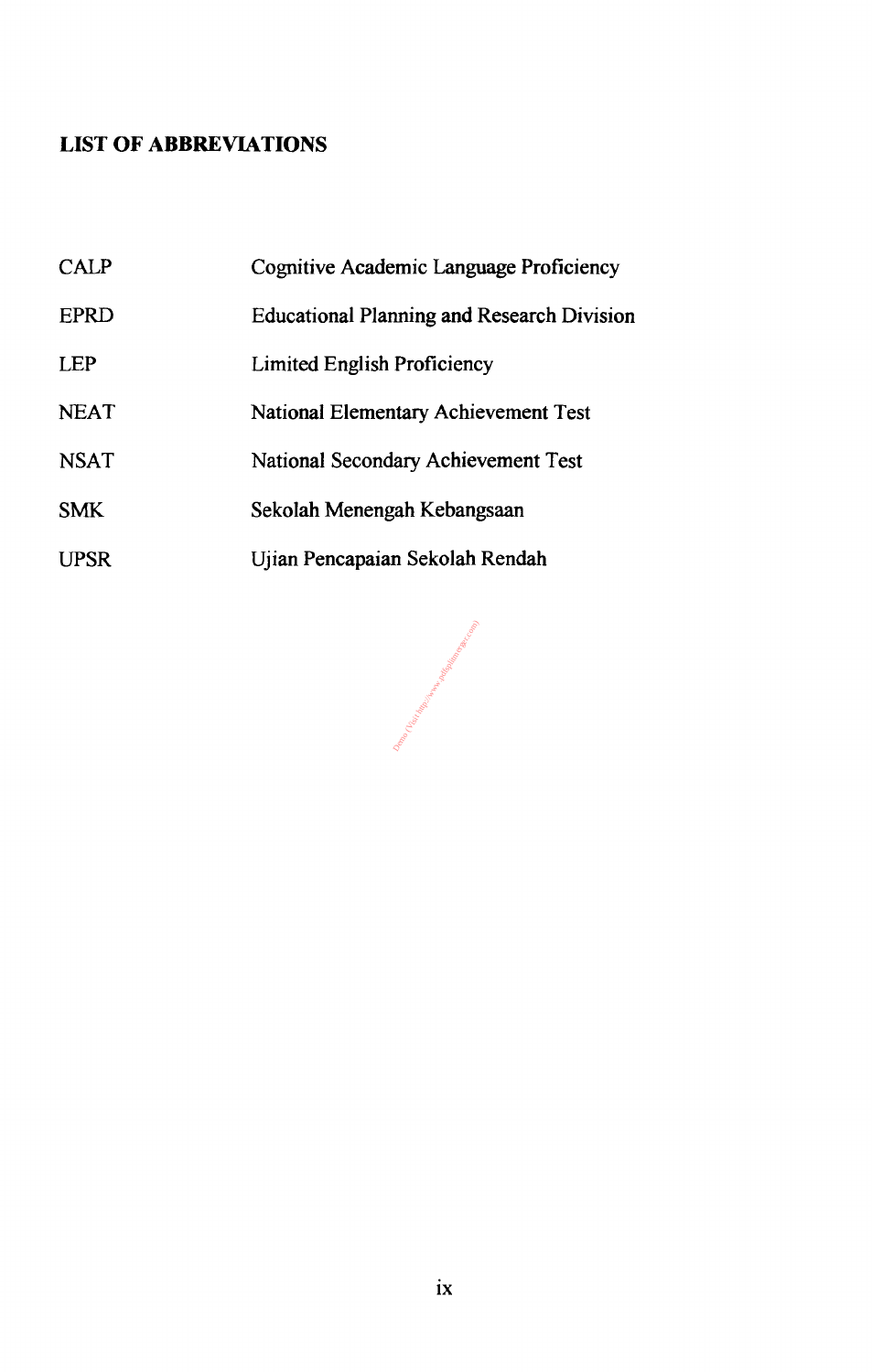#### LIST OF APPENDICES

Appendix A : Achievement test- Sample of test papers 1  $& 2$ 

 $Appendix B$  : Questionnaire

Appendix  $C$ : Semi-Structure Interviews- questions for teachers and students

Appendix D : Table of specifications for achievement test

Appendix  $E$ : Functions of Questionnaire items

Appendix F: Functions of Semi-Structured Interview items

Appendix  $G$ : Graphs on students' progress in their Mathematics achievements

 $Appendix H : Semi-Structured Interviews transformations$ 

Appendix  $I \cdot$ : Approval letter from the Ministry of Education Trom the M<br>
Demogram<br>
The Saraw

Appendix J : Approval letter from Sarawak Education Department

Appendix  $K$ : Cover letter from Faculty

X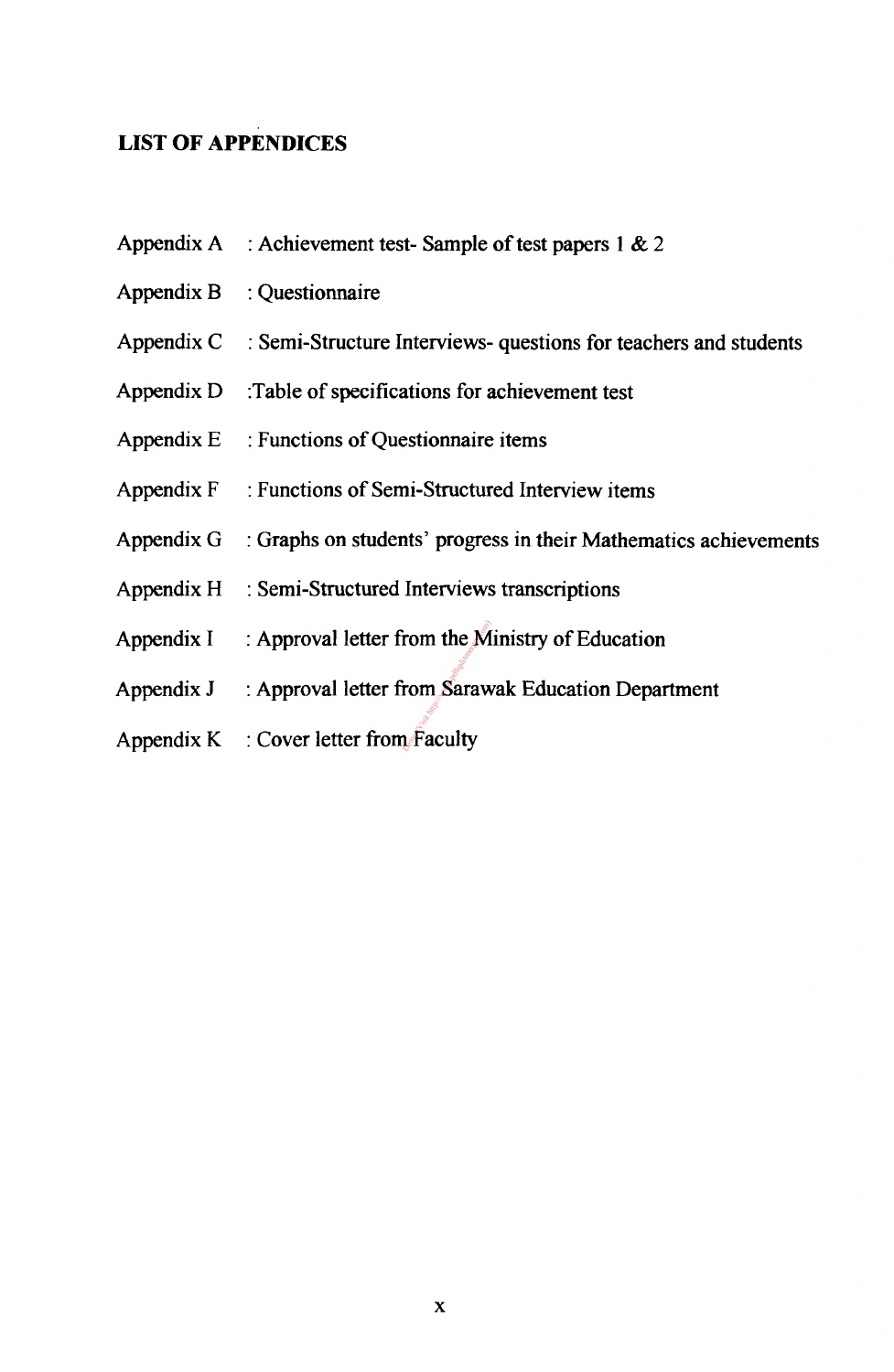#### CHAPTER ONE

#### 1.0 INTRODUCTION

#### 1.1 Background to the study

The aspiration to make Malaysia a leading industrial nation in the future to a great extent

depends on the ability of its education system to develop the capability in Mathematics,

Science and technology among its younger citizens and undoubtedly English is the medium

for Malaysians to keep in touch with the vast development in the areas mentioned above.

(Dato' Seri Dr. Mahathir Mohamad, Utusan Malaysia, June 15,2002.) According to

books on Science, Mathematics and technology. Even more disappointing, nearly sixty  $\therefore$  and society.

statistics from the Dewan Bahasa dan Pustaka (2000), over the past thirty years, only eight

hundred to a thousand academic and professional books were published in Bahasa Melayu.

Moreover, from the year 1970 to 1989, there were only four hundred and sixty two books

published on the subject of humanistic and social sciences and two hundred and eighty

percent of these books are no longer available now in the market.

Currently, with the rapid development of technology those who need immediate references to the Science, Mathematics and technology fields would look for other alternatives by referring to academic books and other references available in English including websites on the Internet. Therefore, students with better English language proficiency will be able to access information from these various sources.

#### Since the English language is an important medium of communication in Science,

technology, international trade and commerce (Sukatan Pelajaran Sekolah Menengah-

 $\frac{1}{2}$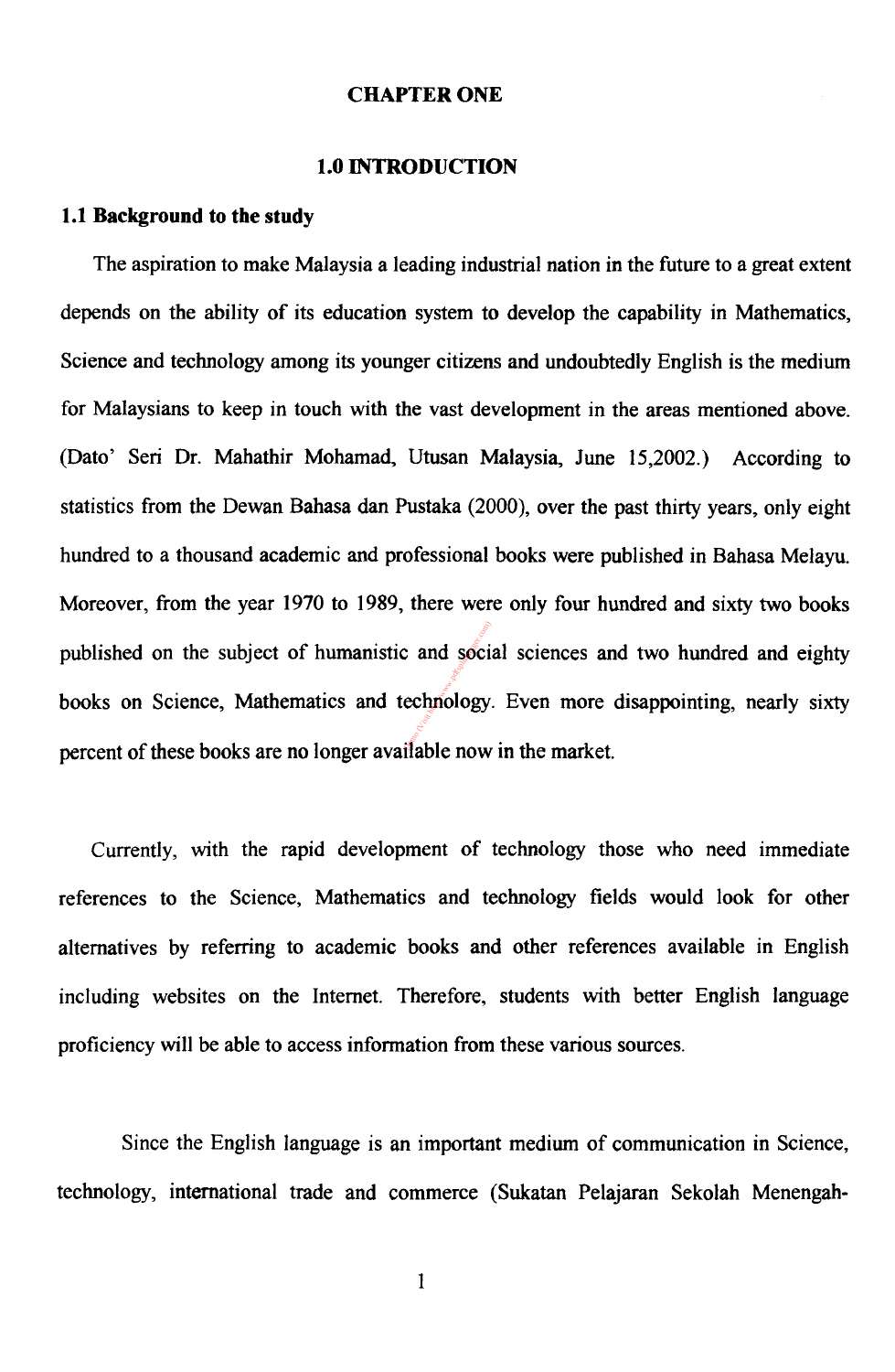Bahasa Inggeris, 1988: pg. 1), the Malaysian government has decided to teach Mathematics

and Science subjects in English. The objectives of this change in the language policy from

Bahasa Malaysia to English as medium of instruction in teaching of Mathematics and

Science to English is to provide students with the opportunity to improve on their mastery of

the language in the fields in order to gain knowledge

Therefore, the decision to teach Mathematics and Science in English by the

Malaysian cabinet starting January 2003 is seen as an encouraging first step by the

government to promote academic and professional excellence in Mathematics, Science and

Technology. In view of this, students in primary one, secondary one and lower six will not

just learn English as a subject but also used it as a medium in learning Mathematics and

Science.

e.<br>Furthermore, the teaching and learning of Mathematics and Science in English will

provide the students with skills enabling them to obtain information from various sources

concerning Science and Mathematics that would be beneficial to them. Students with the

advantage in English may be able to demonstrate their understanding, exchange or share

ideas and help them to succeed in Mathematics and Science.

With regard to this, this research will investigate whether there is a relationship between

students' achievement in Mathematics and their language ability as second language learners

of English after ten months of instruction in English. Moreover, this research will also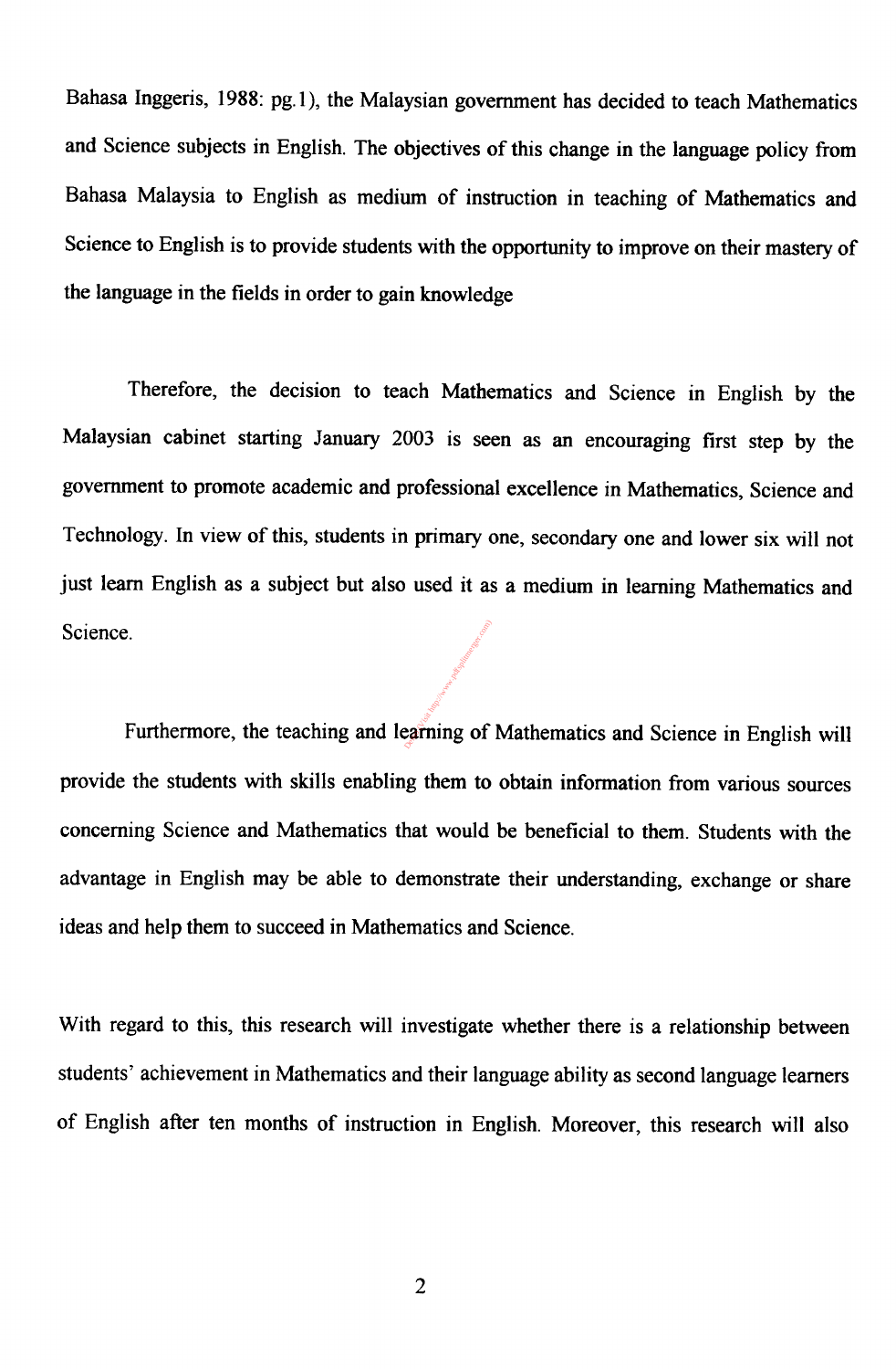analyse students' and teachers' opinions on the effect of English language ability on the

students' achievement in Mathematics.

#### 1.1.1 Bilingual Education And Its Development In Malaysia

Bilingual education in Malaysia has a long historical perspective. Ozog (1993) stated

that after the Japanese occupation in 1945, the British introduced some form of bilingual

education. This situation resulted in the commissioned of reports in the education system.

The Barnes Report suggested bilingual education in English and Malay while the Fenn Wu

Report recommended the use of students' mother tongue in primary education and English in their secondary education.

On the other hand, the use of language as a means for national unity was later anguage  $a$ <br>
The report  $\mu$ <br>  $\sigma$ , the use

addressed in the Razak Report in 1956. The report promoted the Malay language as medium

of instruction in primary schools. However, the use of Chinese and Tamil were allowed in

the National-Type schools while English was to be used as medium in secondary schools

(Ongkili, 1985 as quoted in Ozog, 1993).

After the racial riot in 1969, the government made Bahasa Malaysia the only

medium of instruction in schools and English remained only as one of the subjects taught in

schools. Therefore, the education system in Malaysia had shifted to being monolingual in

terms of medium of instruction.

 $\mathfrak{p}$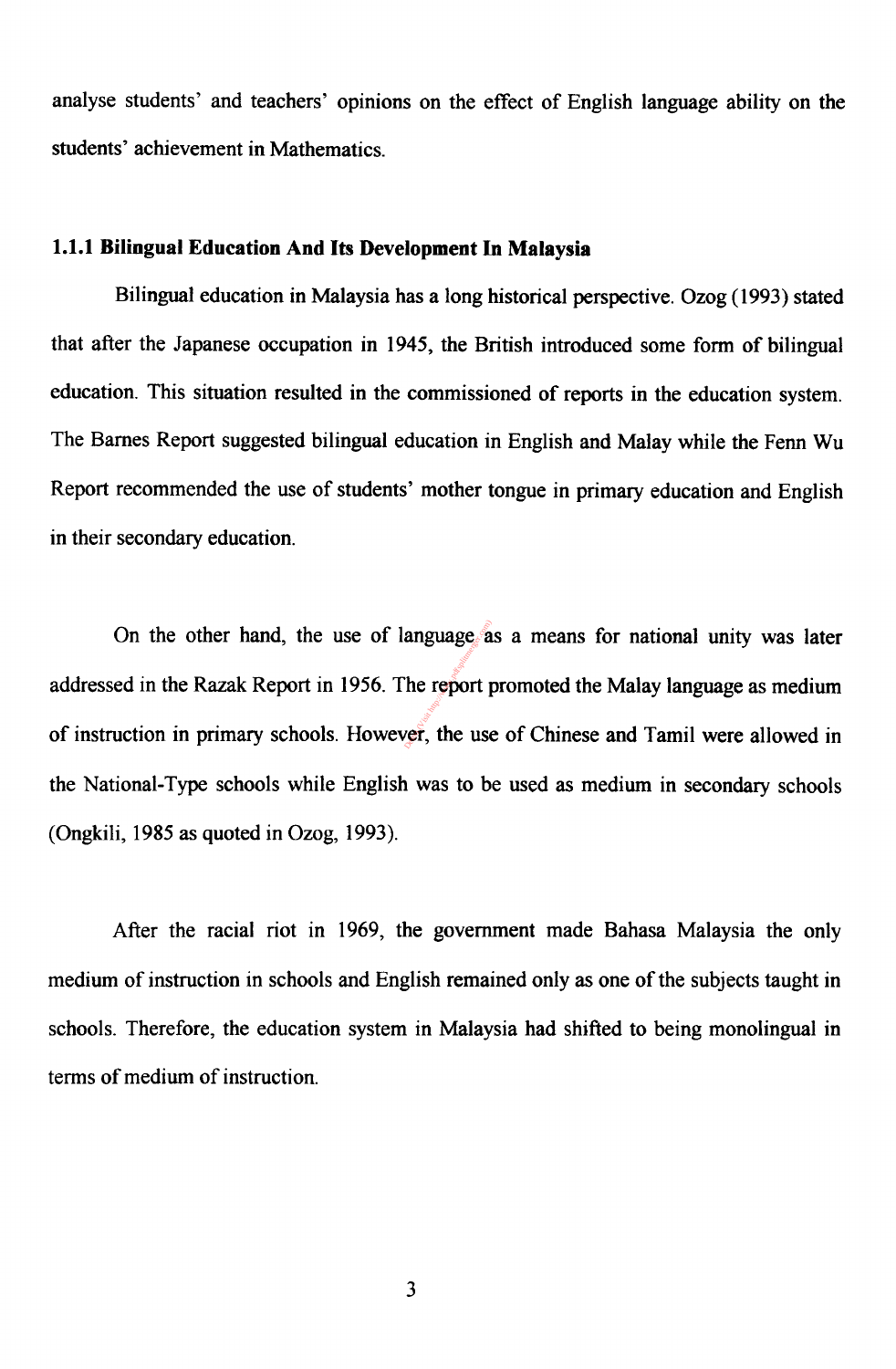However, the change in status of English in the schools system did not suggest the

end of bilingualism in Malaysia. After thirty years, the Malaysian government realises the

importance to enhance the proficiency of English especially in the education system. Rafie

Mahat (2002), stressed that there is a need for Malaysians to be proficient and achieve a high

level of competency in the English language. He also stated that mastery of English among

drastic transition from Bahasa Malaysia to English will caused the lack of interest among to Englisi<br>g Mathem:<br>yould have

its citizens is important to enable Malaysia to become a more competitive nation in the

future and thus, leading to the decision to introduce bilingual education at the beginning of

2003. However, this decision received some resistance from certain parties.

The Chairman Of Gabungan Majlis Guru Besar Malaysia, Sanip Sunardi (2002) as

quoted by Salina Ibrahim (2002) urged the government to view this matter seriously as the

students especially the Malays in learning Mathematics and Science. He stated that students

who were weak in both of the subjects would have difficulties in understanding the content

as they were not proficient in English.

The president of Sarawak Teachers' Union, William Ghani Bina (2002) as quoted by

Salina Ibrahim (2002) stressed that the government should take into consideration the

practicality of implementing the teaching of Mathematics and Science in English. He stated

that most of the schools in Sarawak were located in the rural areas and lack of trained

teachers in these fields.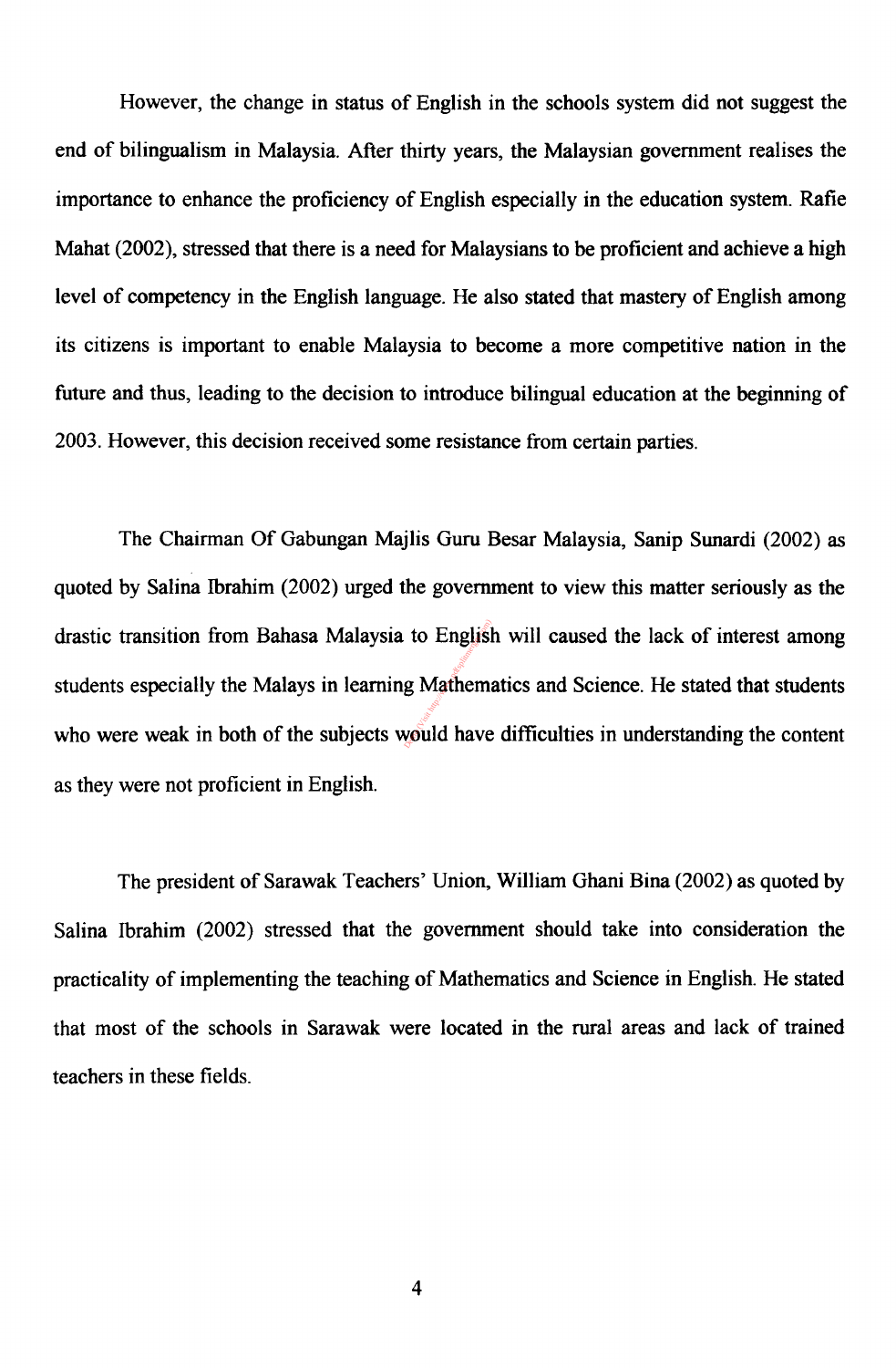The secretary of the Chinese School Teachers' Association (Jiong Zhong), Tan Poh

Boo (2002) believed that:

"Based on the report by the Education Ministry, the Chinese schools performances for the

Science and Mathematics subjects are between eighty (80) to ninety (90) percent every year

Therefore, the change from Bahasa Malaysia to English as medium of instruction in teaching Mathematics and Science was seen as a drastic decision. With regards to the situation, this study will investigate the effect of students' English language ability on their achievement in Mathematics due to the language transition. However, this study will only be effect of st<br>anguage transference<br>thematics.

and meanwhile the percentage for English language is around sixty (60) percent. Therefore,

if it is changed to another language, we are afraid that there will be a drastic decrease in the

students' performances."

(cited in Zulkifli Jalil et. al, July 30,2002, Utusan Malaysia)

focusing on students' achievement in Mathematics.

#### 1.2 Statement of Problem

Over the past thirty years, Bahasa Melayu has been used as the medium of instruction

for subjects such as Mathematics in Malaysian schools. Students from primary one to Form

Six learn these subjects in Bahasa Melayu. However, the implementation of teaching and

learning of Mathematics in English by the government in January 2003, could initiate

problems pertaining students achievements in Mathematics (Shaharir Mohamad Zain, 2002).

#### Even when it was taught in Bahasa Malaysia, students' achievements in Mathematics are

still at the low level ( Shanfah Maimunah Syed Zain, 2002).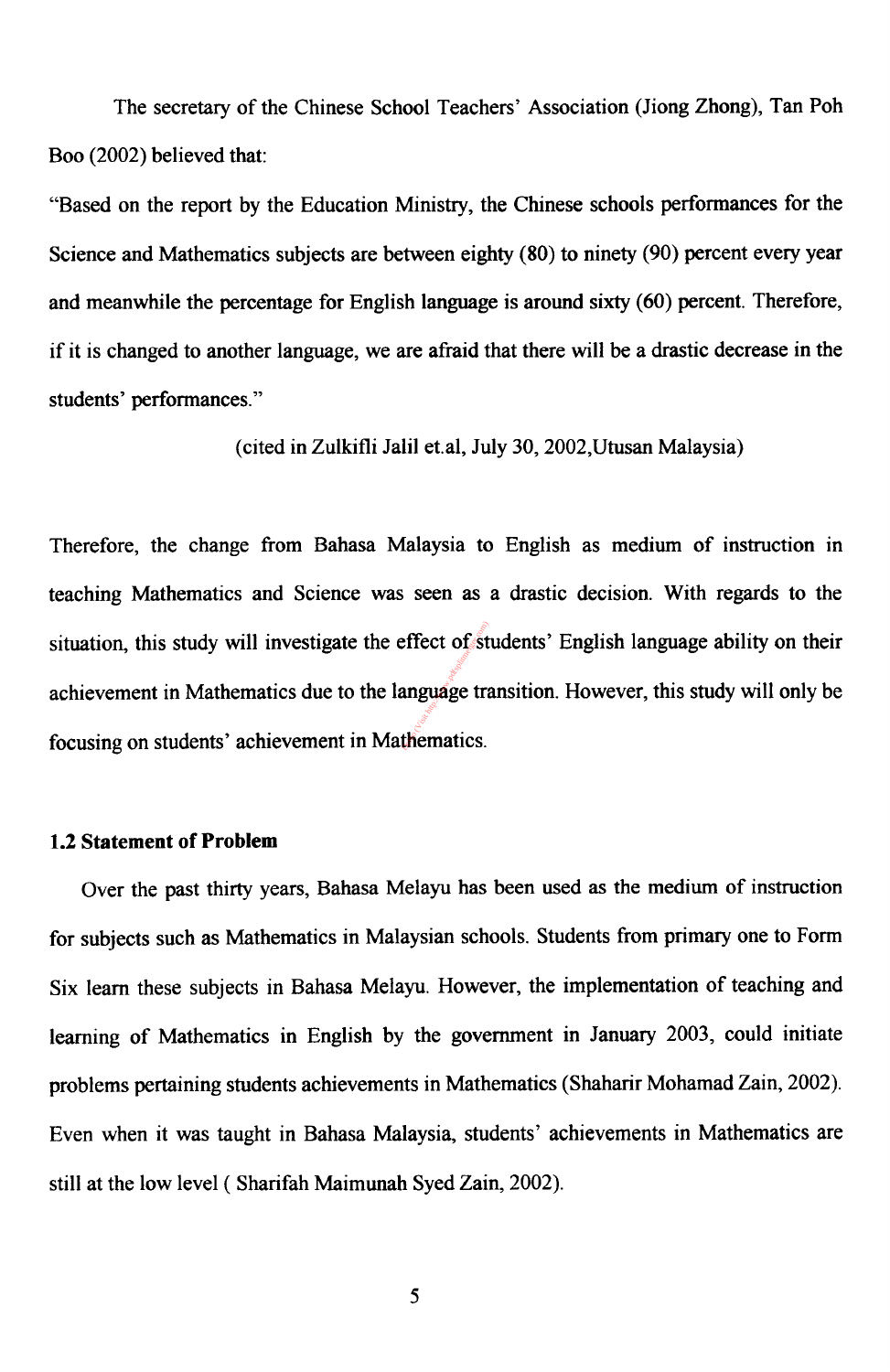#### 1.3 Research Objectives

The objectives of this research is to investigate:

- i) The relationship between the students' English language ability and their achievements in Mathematics.
- ii) Whether the students perceive that their English language ability has any effect on

their achievement in Mathematics.

iii) Whether the teachers perceive that the students' English language ability has any

effect on their achievement in Mathematics.

#### 1.4 Research Hypothesis

The hypothesis is that there is a relationship between students' English language ability and

Demon (Listinger.com) www.pdfsplitter.com

their achievement in Mathematics.

#### 1.5 Research Questions

- i) Is there a relationship between the students' English language abilities and their achievement in Mathematics?
- ii) Do the students perceive that their English language ability have an effect on their achievement in Mathematics?
- iii) Do the teachers of Mathematics perceive that students' English language ability have an effect on their achievement in Mathematics?

 $\mathcal{L}_{\mathcal{L}}$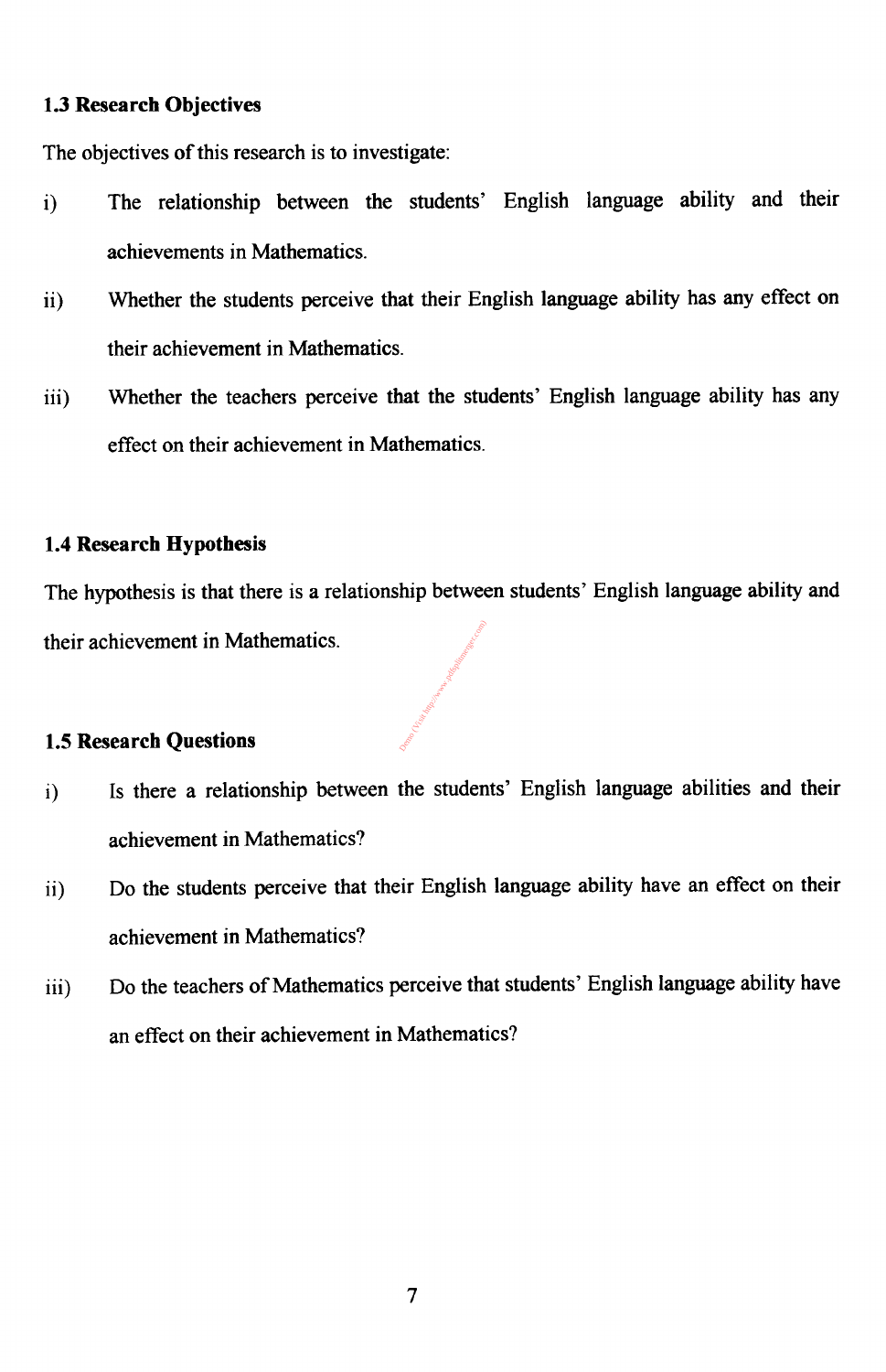#### 1.6 Significance of the research

This research will help teachers to monitor students' progress and plan remedial programs for weaker students to improve on their achievement in Mathematics. Moreover, this research will help to create awareness for teachers who teach low English proficiency students on the use of simplified language as the medium of instructions for Mathematics. This will allow students the opportunity to cope with both the instruction and subject

#### content.

#### 1.7 Limitations of the research

The research has some limitations as it will only focus on students' language ability and

will not be focusing on other variables such as students' interest in the subject, differences in

gender, races, motivation, learning strategies and also types of schools (urban or rural).

Moreover, this research will be conducted in a specified school on specific group of Demonducted in

form one students. Therefore, the data and outcome of the research cannot be generalized to

all form one students in Sarawak or any other parts of Malaysia.

#### 1.8 Definition of Terms

Language ability. Language ability refers to language proficiency in (English) as opposed to academic achievement. (Bachman, L. F., 1997, UCLA). For the purpose of this study,

language ability refers to the knowledge of functions, register, formal code and the

capability to apply this knowledge in the usage of the language in learning the content of

#### form one Mathematics syllabus.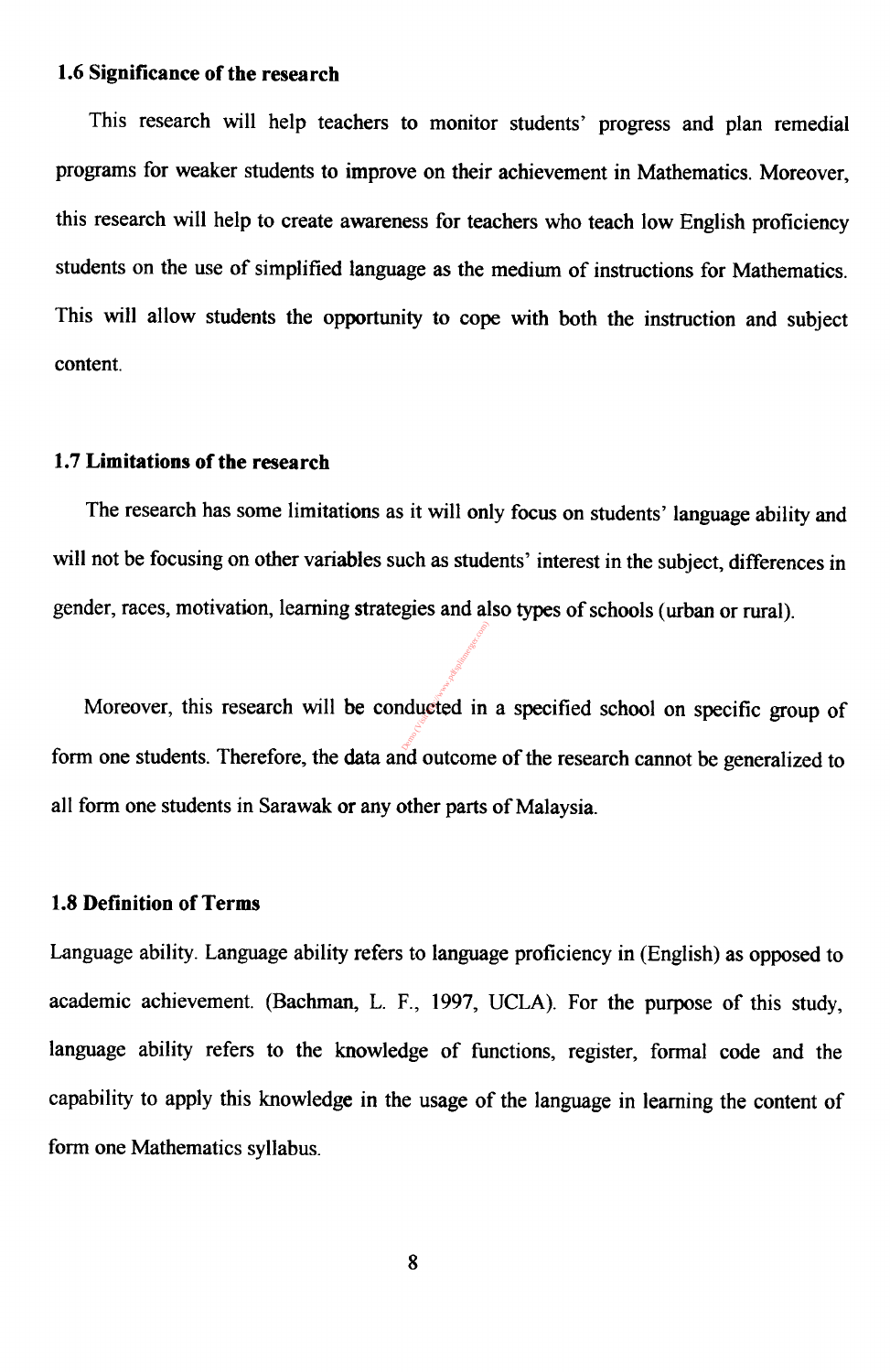Achievement. Achievement is accomplishment in specific content area. In the research, achievement refers to form one students' performance in the content area of form one Mathematics subject taught in English.

Teaching and learning. According to Woolfolk (2001) learning is a process through which

Mathematics is one of the subjects in the Malaysian lower secondary academic curriculum which is taught and learn in English in secondary schools in Malaysia beginning of the year Mathematics is one of the subjects in the Malaysian lower<br>which is taught and learn in English in secondary schools in<br>2003 education system. It comprises modern Mathematics.

experience causes permanent change in knowledge or behaviour and teaching means giving

systematic instructions for mastery of basic skills, facts, and information. In the research,

teaching and learning refers to the process of obtaining knowledge and information through

systematic instructions in English for the Mathematics subject.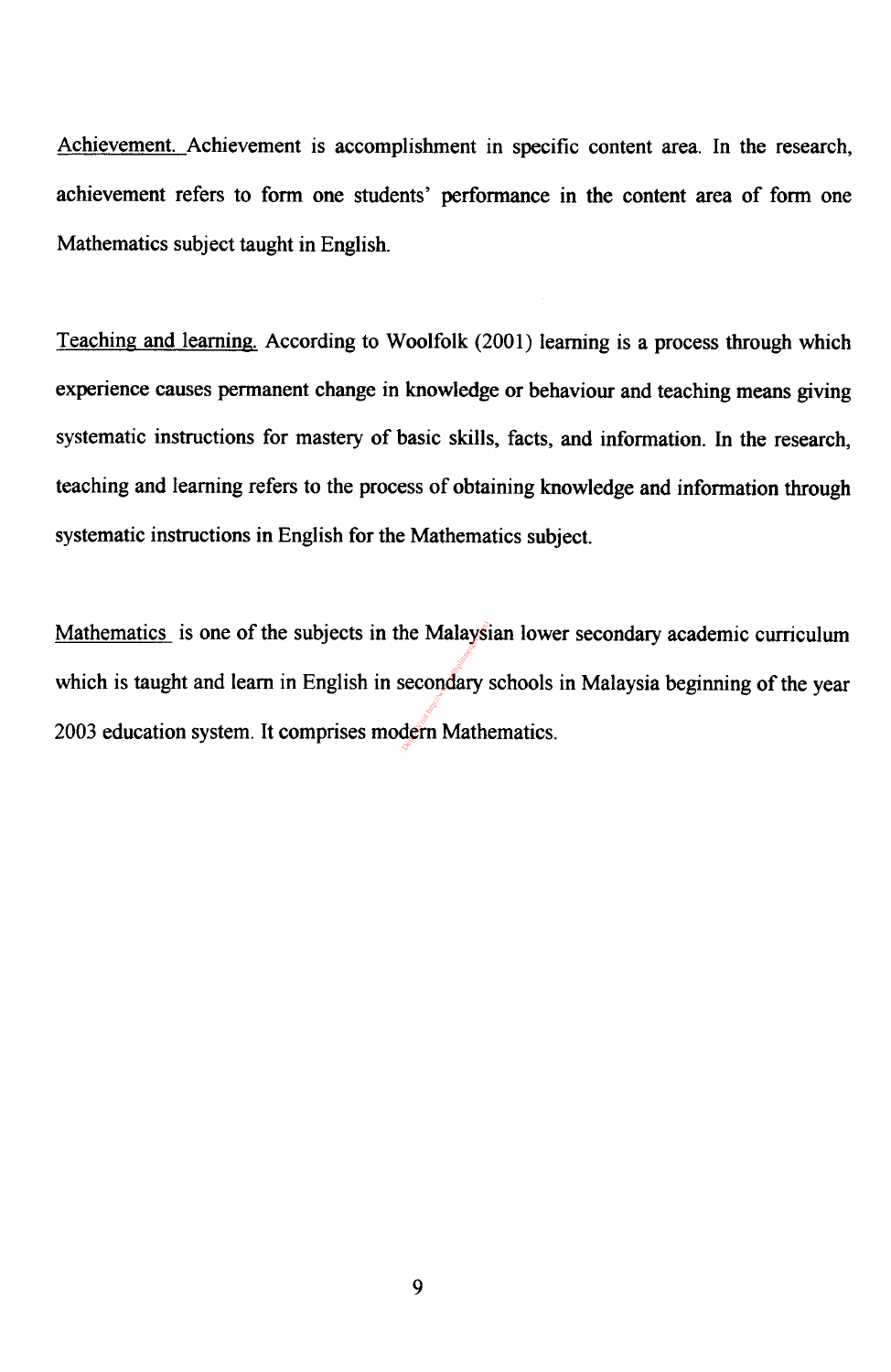#### CHAPTER TWO

#### 2.0 REVIEW OF LITERATURE

#### 2.1 Introduction

This chapter begins with the concept of bilingualism in education and its effect on the

language proficiency in the learning of Mathematics. This is followed by an overview of the

research that has been carried out pertaining to the teaching and learning of Mathematics in English.

In bilingual education Cummins (1982), speaks of the language for academic success as **Democratists and the Maritimer Residences** 

#### 2.2 Theory Of Bilingual Education

The theory of bilingual education deals with the theoretical considerations to clarify

bilingualism in education. "Bilingualism refers to the ability to communicate in two languages or

the ability to communicate in two languages but with the possibility of greater skills in one

language " (Rampton, 1990:27).

Cognitive Academic Language Proficiency (CALP). This type of proficiency is associated with

cognitive skills and understanding of knowledge and being conveyed from the students' first

language to second language. Bilingual students would be able to apply the knowledge of their first

language into their learning of the second language (Baetens, 1993). This can be seen as an

advantage for bilingual students compared to monolingual students.

Moreover, Cummins & Swain (1986), stated that bilingual education promote the academic

### achievement of students with Limited English Proficiency (LEP) in which these students will be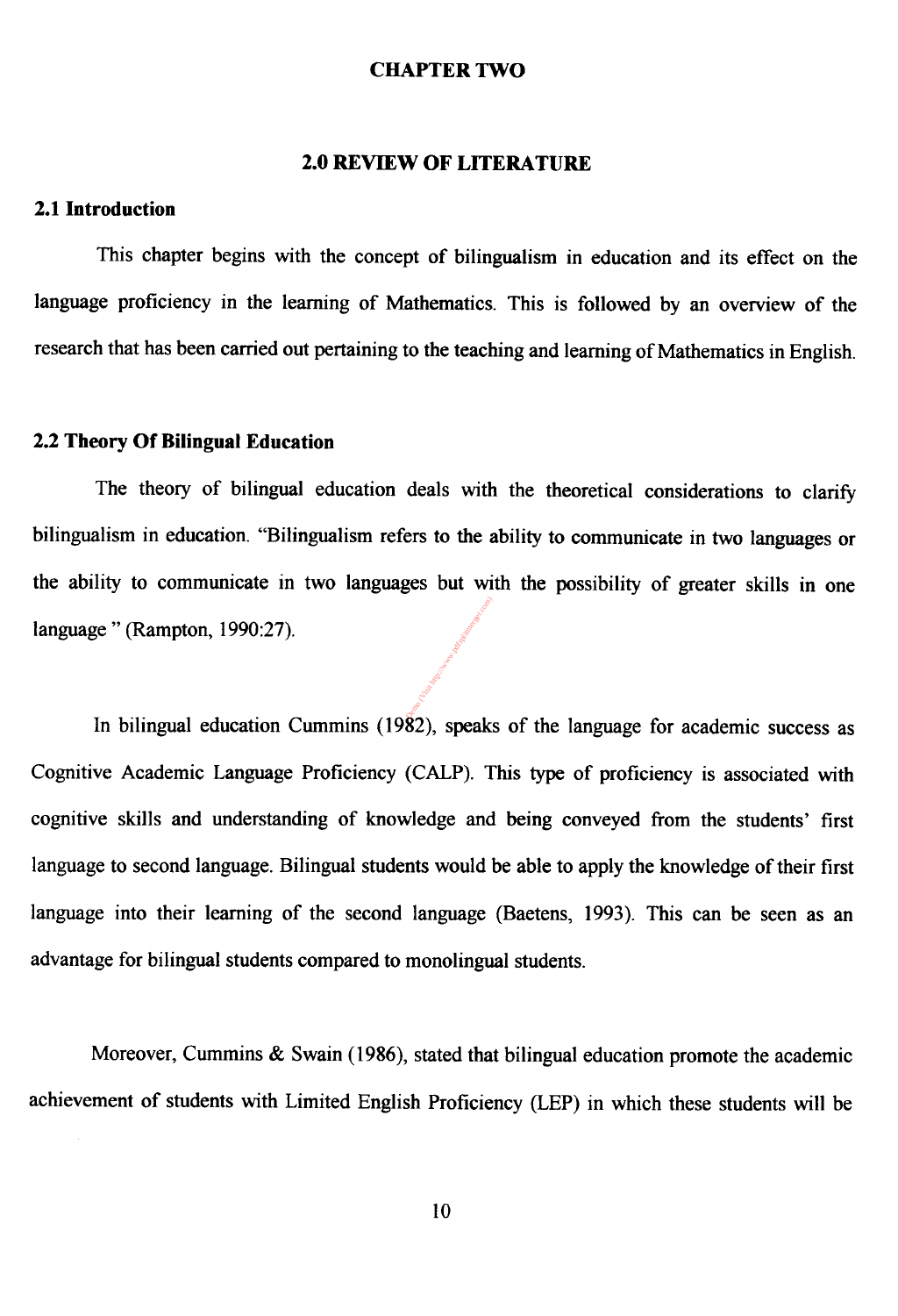able to develop both academic and language skills. Furthermore, Swain (1987:61) also stated "

bilingual education leads to enhanced cognitive development, high level achievement in content

learning, high levels proficiency in second language skills..." This statement suggested that

bilingual students were able to perform well in their studies.

In addition, bilingual education provides students with knowledge and literacy. The

knowledge that students gain in their first language helps them make the second language they hear

and read more comprehensible while literacy developed in the primary language transfer to the

second language (Krashen, , 1996 as quoted in Hussong  $\&$  Kyan, 2002). This situation, according to

Hussong & Ryan (2002), enables students to keep hold of the content of subject matter that they

have learnt in their first language and allow them to understand the information obtained of the

same content in the second language.

ontent in the second language.<br>Furthermore, Steeves and Tomey (1998) explains that there are three kinds of language

proficiency, which allow learner to fully integrate knowledge in learning. First, is the individual's

own language. Second, is the language of the instructor, or standard variety and in this situation is

English and third is the language of the subject matter for example in Mathematics such as the use

of signs, symbols and terms to express understanding of mathematical ideas. These three types of

language proficiency are important in learning to help learners to progress in their cognitive

developmental process. In learning Mathematics, these stages of cognitive development are

essential as the Mathematical concepts introduced move from concrete to abstract ( Steeves &

Tomey, 1998). For these reason, the development of both language and content of the subject

matter is important in learning.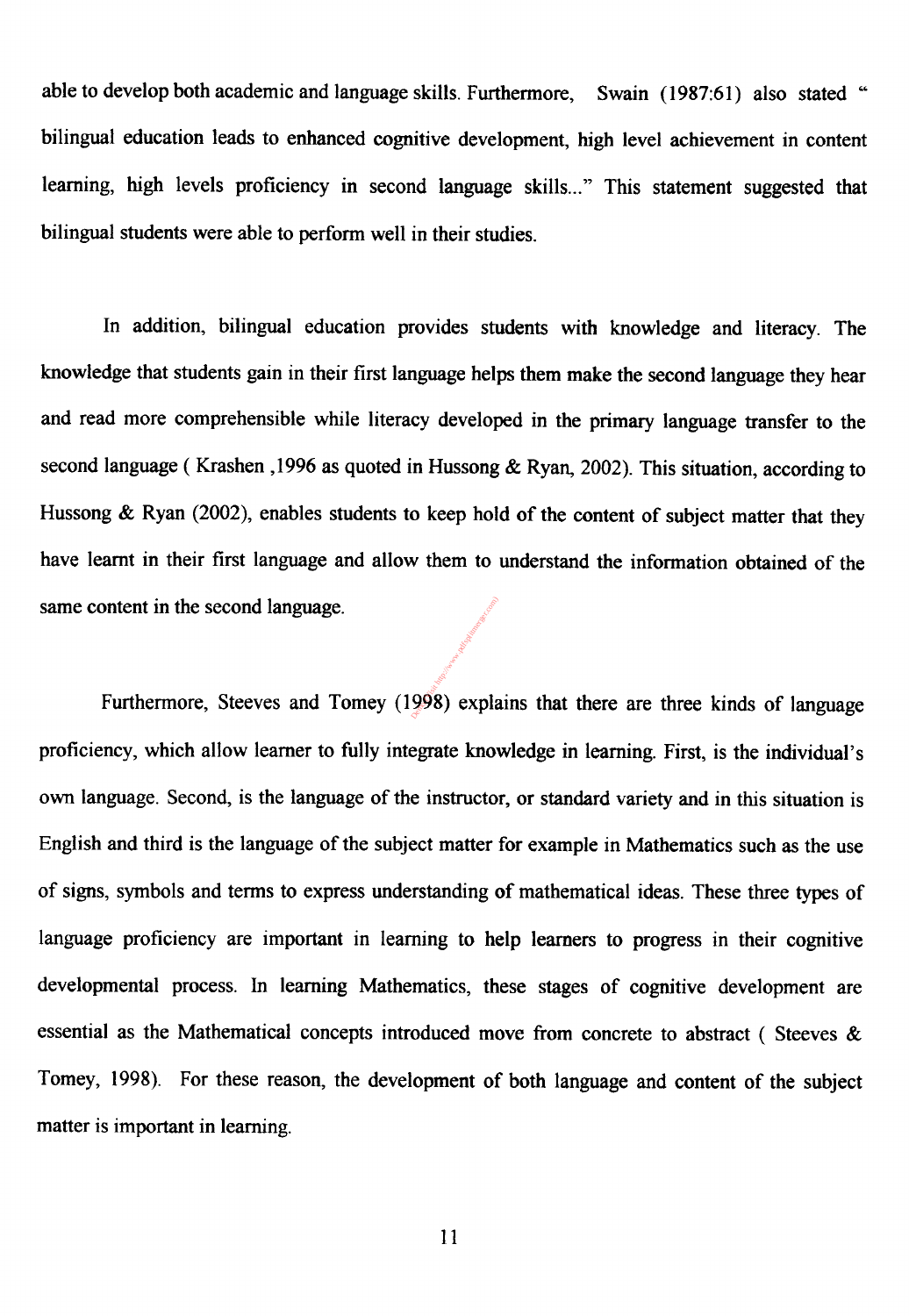#### 2.2.1 Bilingual Policy In Education: Case Studies

Most Asian countries such as Indonesia and China have a national language that serves as a

medium of instruction while English is taught as a school subject. However, English has an

important role in education, Science, Mathematics, international trade and commerce, politics and

also is the main language used in technology ( Ng Seok Moi, 2000). Most of the Asian countries,

India, it is a language of instruction in some subject areas (Pakir, 1993). Bubject area<br>
gnzalez. (1

including Taiwan and Indonesia are exploring possibilities to introduce English at an earlier stage in

The education systems in Asia such as in Singapore, Brunei and the Philippines are among

the nations that have implemented bilingual policy in their education system. In Singapore, English

has been taught nationally as medium of instruction since 1987 and in Brunei, the Philippines and

In the Philippines, according to Gonzalez (1998), bilingual education of the Filipino

language and English has been accepted and findings indicated that there was no relationship

between years of implementation and student's achievement.

In Brunei, the bilingual system of education was first introduced in 1985. One of the main

aims of this system is to enable the young generation to achieve a high degree of proficiency in both

the Malay and English languages. After eighteen years of implementation, it has allowed Bruneians

to gain quick and easy access to information on developments in science and technology, gain

access to the fields of communication and mass media, expand area of international diplomacy and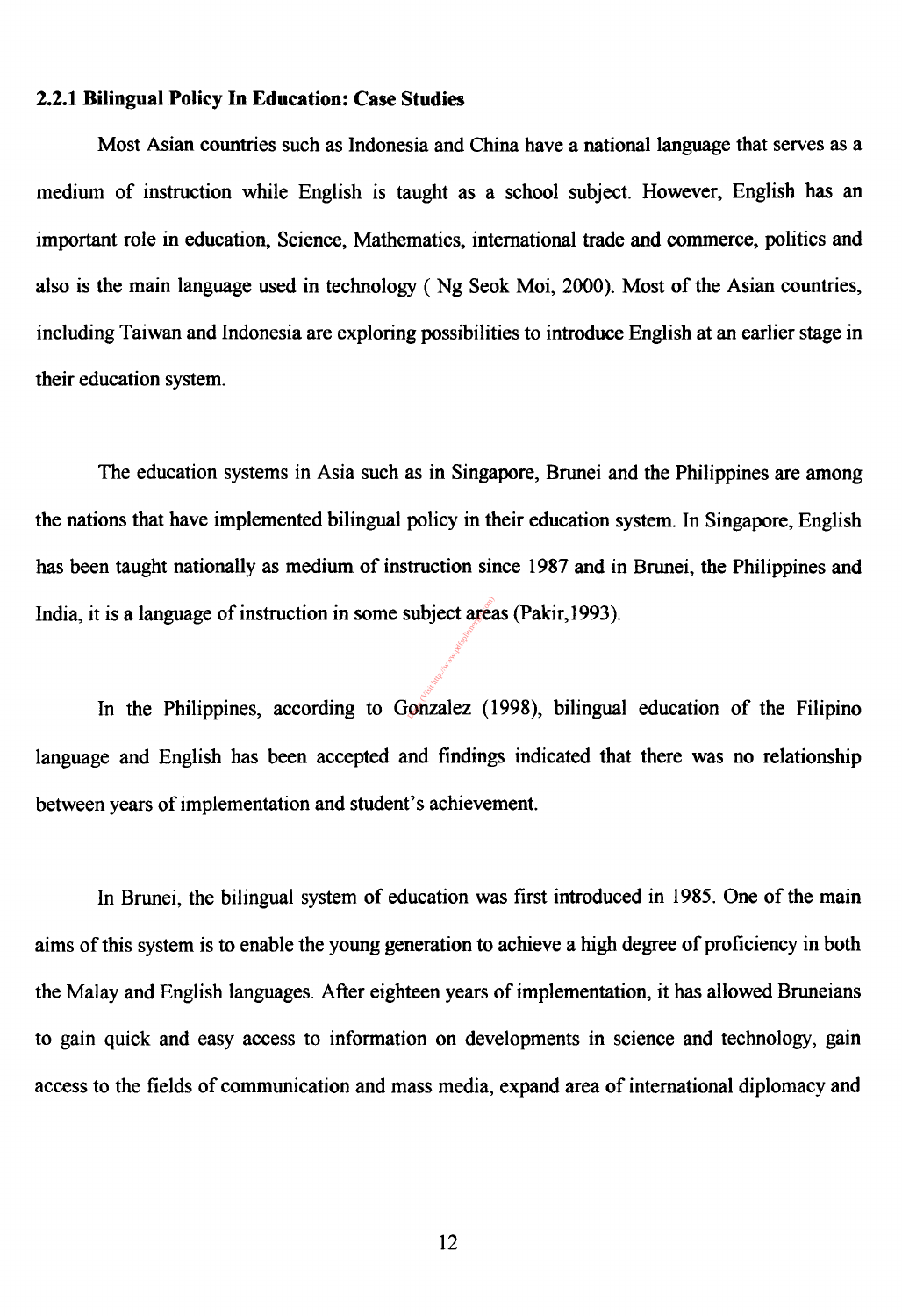opportunities for commerce and future development of Brunei Darussalam (as cited in Awang Matain Bakar, 1994).

In Malaysia, English has been the second language for many years and only recently that the

government announced its decision to use English in the teaching and learning of Mathematics and

(1997), language proficiency is the knowledge of functions, content register and formal code with ge of functions<br>
uage dise in

the capability to apply the knowledge of language use in a subject matter.

Science. The rationale is to provide opportunity for students to enhance their mastery of scientific



#### 2.3 The Effect Of Language Proficiency In Learning Mathematics

According to Derewianka (1990), language is important in a learning process and through

language people are able to communicate and understand each other. According to Bachman

In Malaysia, the teaching and learning of mathematics in English had raised some issues

pertaining students' language proficiency in learning the subject. The proposal by the Educational

Ministry on the implementation of teaching and learning of Mathematics and Science in English

highlighted that among the problems that students will face include their language proficiency in

understanding difficult concepts for it will affect their achievement in these subjects (as cited in

anon., 2003).

#### $13<sub>1</sub>$